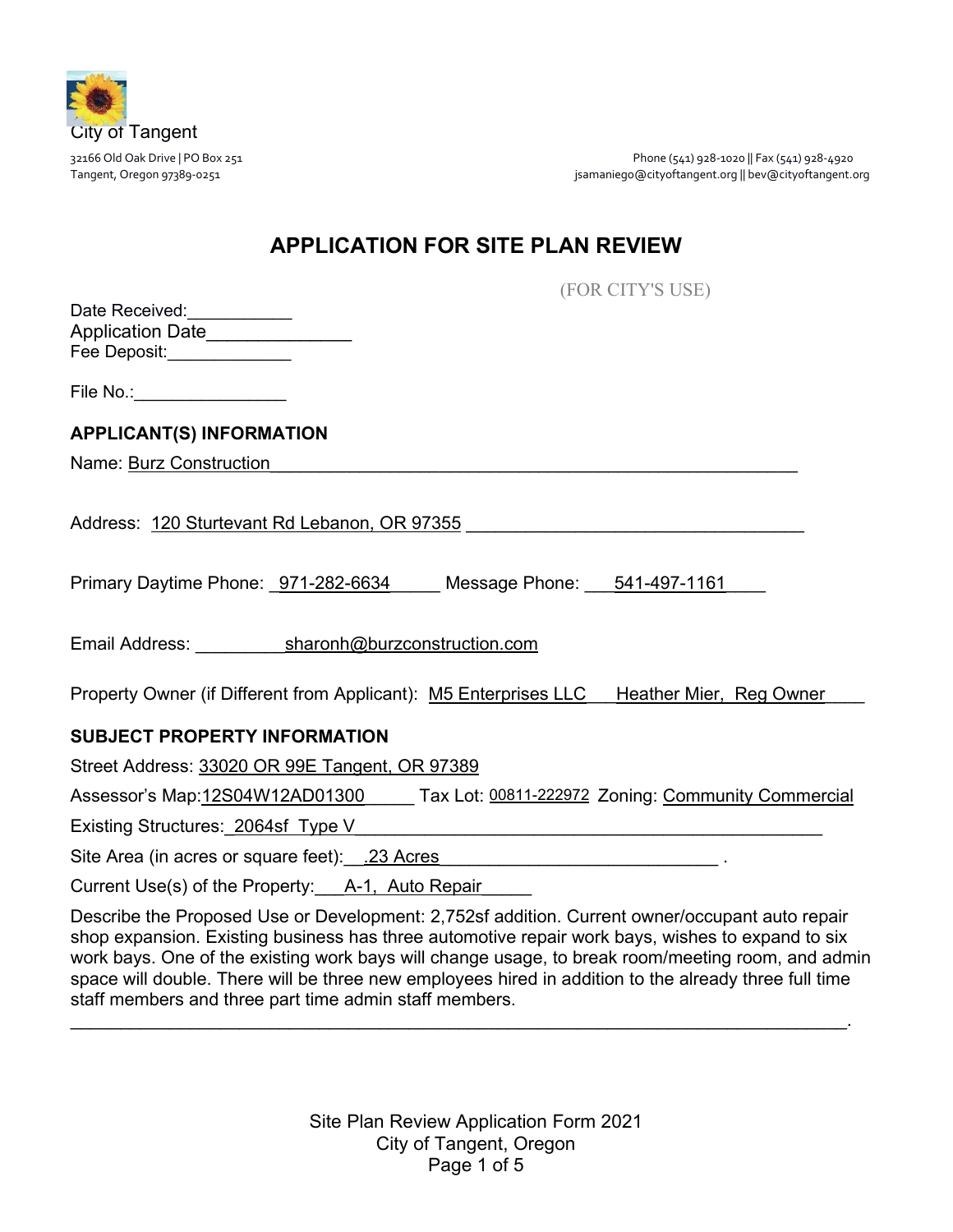# **Applicants are encouraged to review the underlying zone and applicable development standards, such as building height, lot coverage, landscaping, etc. prior to submittal. The Tangent Land Development Code (LDC) is available at City Hall, and on line at www.cityoftangent.org.**

Applications for land divisions or land use requests that require a site plan shall be consistent with this section. Three hard copies, including 3 11x17 inch site plans, and one electronic copy of all application materials should be submitted for staff's determination of whether the application is complete.

Once the application is deemed complete, the applicant shall submit a total of 8 copies of an 8 1/2 x 11 inch site plan, together with 3 master copies of an 11x17 inch (or 18 x 24 inch) version, and supplementary data for reproduction and distribution purposes, along with a completed application form and fee deposit as established by the City. Drawings shall indicate clearly and with full dimensioning the following information, as applicable, for all existing and proposed development. It is understood that some of the requested information may not apply to every application. The City Manager or their designee may waive non-applicable information.

(1) The names of the owner(s) and applicant if different, and the name and address of project designer, engineer, surveyor, and/or planner.

(2) The property address or geographic location and the Assessor Map number and Tax Lot number.

(3) The date, scale and northpoint. Scale shall be one inch equal to a multiple of ten feet (e.g., 1 inch equals 10, 20, 30, 40, 100 feet, etc.).

(4) A vicinity map showing properties within the notification area and roads. An Assessor Map, with all adjacent properties, is adequate.

(5) Lot boundary dimensions and gross area of the subject property.

(6) The location, size, height and uses for all existing and proposed buildings.

(7) Yards, open space and landscaping, areas of hard surfacing or impervious cover..

(8) Walls and fences: location, height and materials.

(9) Off-street parking: location, number of spaces, dimensions of parking area and internal circulation patterns for vehicles as well as bicycles.

(10) Access: pedestrian, vehicular, loading, service, points of ingress and egress.

(11) Signs: location, size, height and means of illumination.

(12) Loading: location, dimension, number of spaces, internal circulation, waste storage and removal areas.

(13) Lighting: location and general nature, hooding devices.

(14) The location and dimensions of all proposed public and private streets, drives, rights-ofway, and easements;

(15) Topographic features including existing and proposed grades, trees, and vegetation. (Water systems, drainage systems, sewage disposal systems and utilities.

(16) Water systems, drainage systems, sewage disposal systems and utilities.

(17) Drainage ways, water courses, known or mapped wetlands, potential natural resource or hazard areas, including any areas identified as subject to a 100-year flood, areas subject to high water table, and areas mapped by the City, County or State as having a potential for geologic hazards.

(18) Other information, as determined by the Planning Official. The City may require studies or exhibits prepared by qualified professionals to address specific site features

Site Plan Review Application Form 2021

City of Tangent, Oregon

Page 2 of 5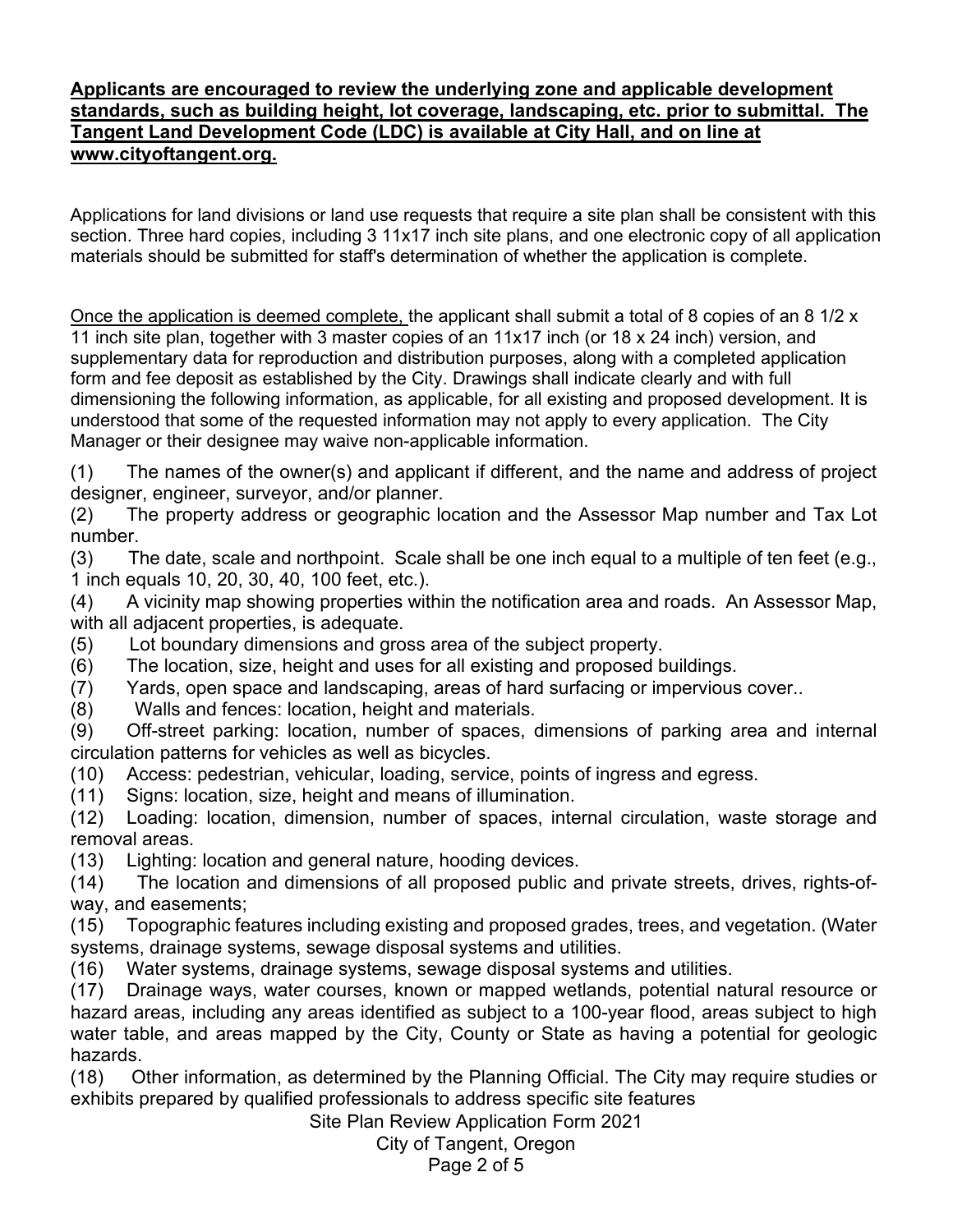(19) A written narrative shall accompany the site plan demonstrating how the application conforms with the applicable decision criteria for the specific application type, and also describing:

(a) The number of people that will occupy the site including family members, employees or customers.

(b) The number of generated trip-ends per day from each mode of travel by type: employees, customers, shipping, receiving, etc. A Traffic Impact Study may be required for some developments in conformance with Section 5.122(1)(f).

(c) Time of operation, where appropriate. Including hours of operation, days of the week and number of work shifts.

(d) Specifications of the type and extent of emissions, potential hazards or nuisance characteristics generated by the proposed use. The applicant shall accurately specify the

extent of emissions and nuisance characteristics relative to the proposed use. Misrepresentation or omission of required data shall be grounds for denial or termination of a Certificate of Occupancy.

Uses, other than residential uses, that possess nuisance characteristics or those potentially detrimental to the public health, safety and general welfare of the community including, but not limited to; noise, water quality, vibration, smoke, odor, fumes, dust, heat, glare or electromagnetic interference, may require additional safeguards or conditions of use as required by the Planning Commission or City Council.

All uses shall comply with the applicable standards and regulations of local, state or federal agencies having regulatory jurisdiction. City approval of a land use application, shall be conditional upon evidence being submitted to the City indicating that the proposed activity has been approved by the regulatory agencies having jurisdiction on an issue.

(e) Such other data or information as may be necessary to permit the deciding authority to make the required findings. The City may require studies or exhibits prepared by qualified professionals to address specific site features (e.g. traffic, noise, environment features, natural hazards, etc.), in conformance with the Tangent Development Code.

(f) Whenever possible, electronic versions of all application materials shall be submitted with the materials and information required by this section.

#### **In addition to a complete site plan, please provide a written discussion of the following applicable decision criteria from LDC 2.400(2).**

# **Site Plan Review Decision Criteria**

"The purpose of the site plan review procedures is to correlate the Code standards and requirements with the specific site conditions and proposed uses through a comprehensive review process to assure that developments are in conformance with the City's applicable land use regulations. A Site Plan Review is required for all new commercial or industrial developments and for existing commercial or industrial developments where a change of use is proposed."

**Decision Criteria.** After an examination of the site plan and prior to approval, the city must make the following findings:

(a) The proposed development or use complies with the standards of the land use zone and does not conflict with city codes and ordinances that are applicable to the application.

> Site Plan Review Application Form 2021 City of Tangent, Oregon Page 3 of 5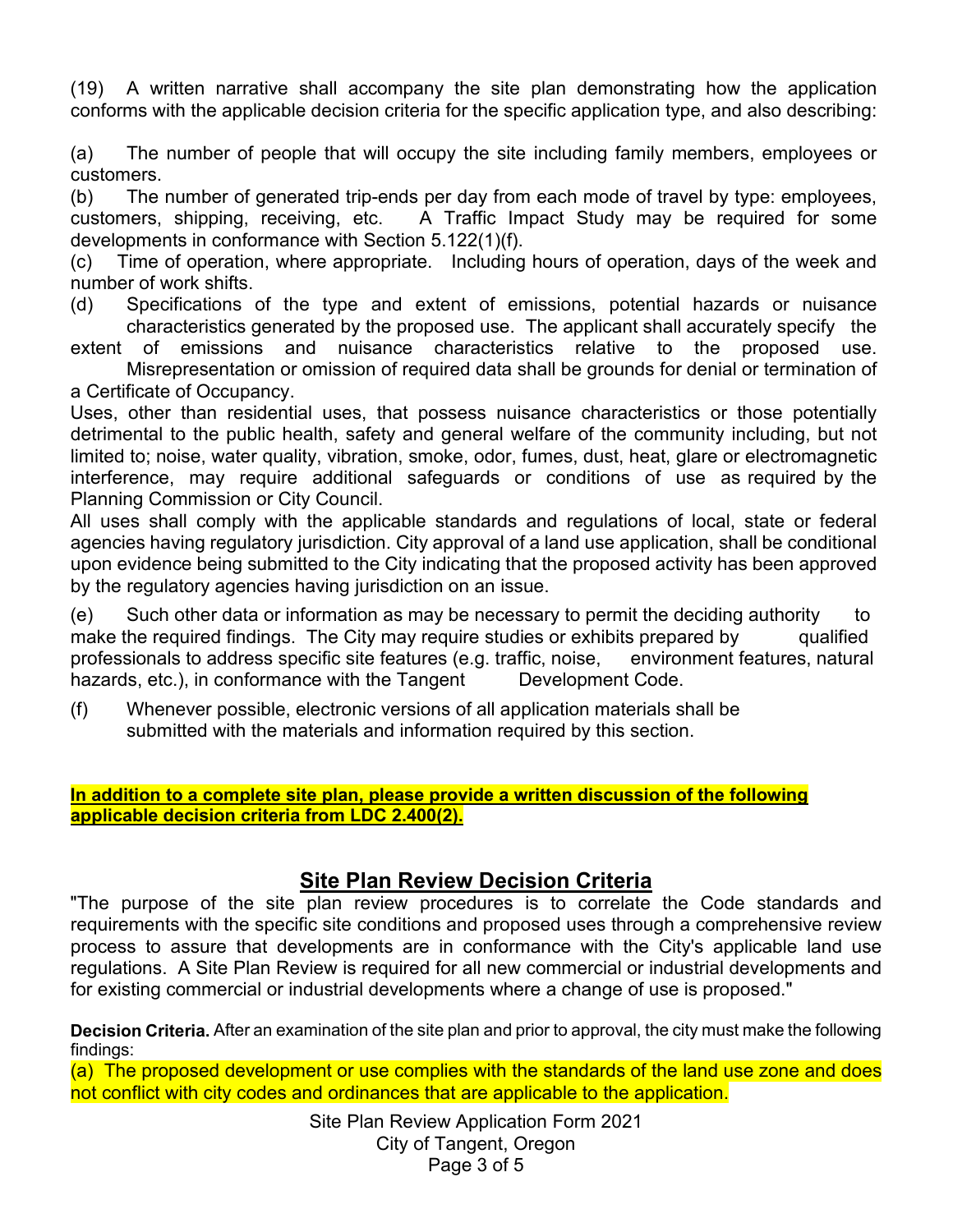(b) The proposed development or use does not have an adverse impact on transportation facilities, including existing streets and pedestrian, bicycle and vehicular safety. Future street right-of-ways identified in the TTSP are protected.

(c) Proposed signs or lighting will not, by size, location, color or operation, have an have an adverse impact on traffic, limit visibility or have an adverse impact on adjacent properties.

(d) Water, wastewater disposal and utilities are available and have the capacity to serve the proposed development or use.

(e) The proposed development or use does not have an adverse impact on drainage-ways and required drainage facilities are provided that have the capacity to serve the proposed development or use.

(f) Emissions and potential nuisance characteristics from the proposed development or use will not have an adverse impact on adjacent properties and potential adverse impacts on adjacent properties have been mitigated to the maximum extent possible.

(g) The proposed development or use does not conflict with the standards of other

regulatory agencies having jurisdiction.

 (h) The site is in compliance with prior land use decisions and conditions of approval.

Misrepresentation or omission of required data shall be grounds for denial and withholding of occupancy or future development approvals.

PLEASE SUBMIT ELECTRONIC COPIES OF ALL APPLICATION MATERIALS IF POSSIBLE

### **REQUIRED SIGNATURES**

I HEREBY CONSENT TO THE City of Tangent, accepting and processing this land use application for the purposes of reviewing the proposal as represented in the application as submitted.

Shanoldurov  $\overline{\phantom{a}}$  , and the contract of the contract of the contract of the contract of the contract of the contract of the contract of the contract of the contract of the contract of the contract of the contract of the contrac

Site Plan Review Application Form 2021 City of Tangent, Oregon Page 4 of 5